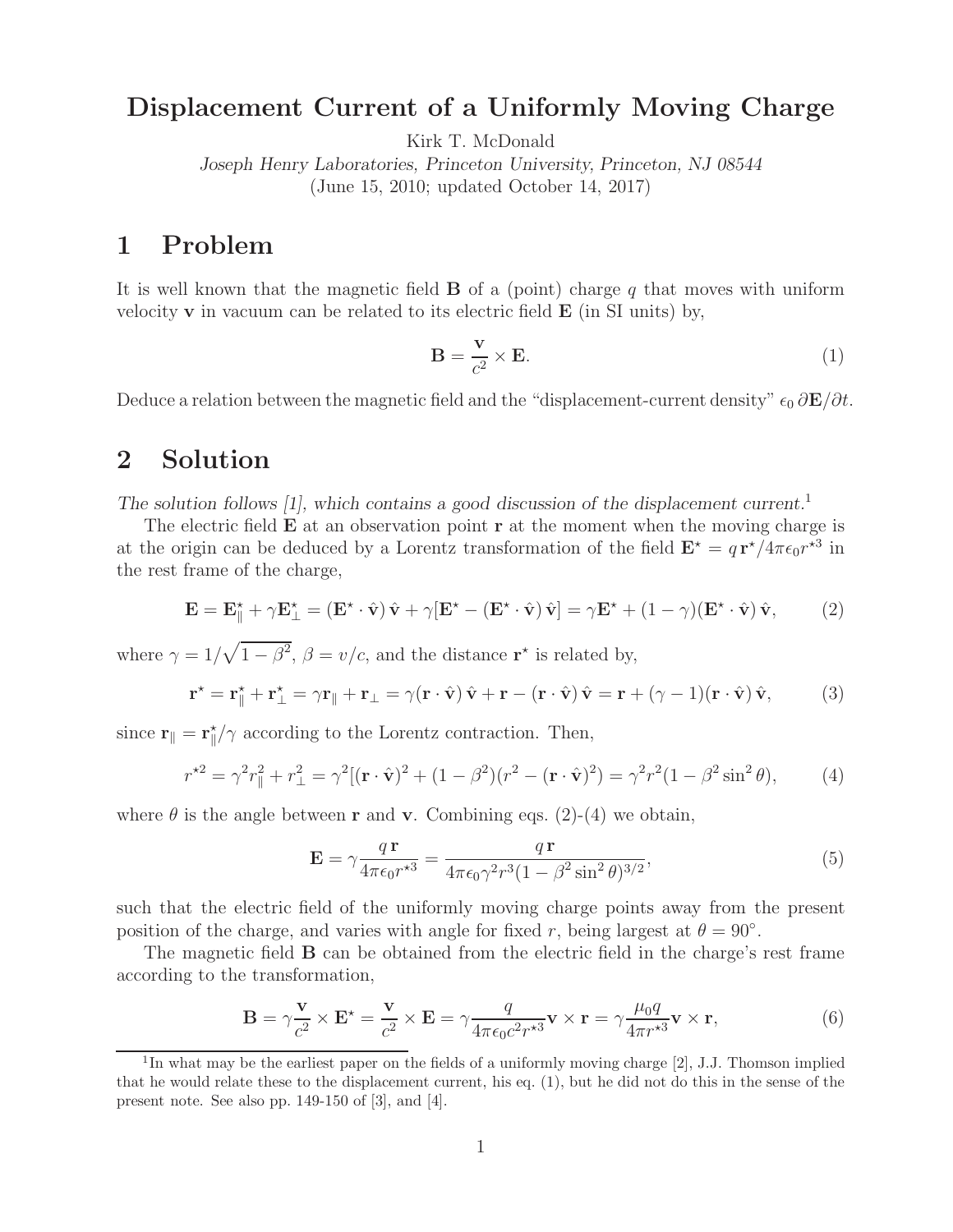recalling eq.  $(2).<sup>2</sup>$ 

The displacement-current density is,

$$
\epsilon_0 \frac{\partial \mathbf{E}}{\partial t} = \epsilon_0 \frac{\mathbf{E}(q \text{ at } v \, dt) - \mathbf{E}(q \text{ at origin})}{dt} = \epsilon_0 \mathbf{E}_{\text{dipole}} = 3\gamma^2 \frac{(\gamma q \, \mathbf{v} \cdot \hat{\mathbf{r}}) \, \hat{\mathbf{r}}}{4\pi r^{*3}} - \frac{\gamma q \, \mathbf{v}}{4\pi r^{*3}},\qquad(7)
$$

where **<sup>E</sup>**dipole is the field of an electric dipole that has velocity **<sup>v</sup>** and separation of charges  $\pm q$  by distance v in the lab frame, and hence by distance  $\gamma v$  in the rest frame of the dipole.<sup>3</sup> That is, the dipole moment in its rest frame is  $\mathbf{p}^* = \gamma q \mathbf{v}$ . Lines of the displacement-current density (7) form closed loops passing through the charge  $q$  as shown in the figure below density (7) form closed loops passing through the charge  $q$ , as shown in the figure below (from [1]). For large velocity, the field pattern is flattened perpendicular to **v**.



Comparing with eq. (6), we see that the magnetic field can be expressed in terms of the displacement-current density (7) as,

$$
\mathbf{B} = \mu_0 \mathbf{r} \times \epsilon_0 \frac{\partial \mathbf{E}}{\partial t} \,. \tag{10}
$$

The forms (6) for the magnetic field at the observer relate it to the distant, moving charge, while the form  $(10)$  relates it to the time-dependent electric field at the observer. The former relations have the character of action at a distance, while the latter relation illustrates the spirit of Maxwell's vision of a dynamical field theory of electromagnetism [8]. One can interpret eq. (10) as implying that the "local" cause of the magnetic field at the observer is the nearby displacement-current density, while eq. (6) indicates that the "ultimate" cause of the magnetic field is the distant, moving charge.<sup>4</sup>

$$
\dot{r}^* = \gamma^2 \frac{r_{\parallel} \dot{r}_{\parallel}}{r^*} = -\gamma^2 \frac{\mathbf{r} \cdot \mathbf{v}}{r^*},\tag{8}
$$

whence,

$$
\epsilon_0 \frac{\partial \mathbf{E}}{\partial t} = \gamma \frac{q \dot{\mathbf{r}}}{4\pi r^{*3}} - 3\gamma \frac{q \dot{r}^* \mathbf{r}}{4\pi r^{*4}} = -\gamma \frac{q \mathbf{v}}{4\pi r^{*3}} + 3\gamma^3 \frac{q (\mathbf{r} \cdot \mathbf{v}) \mathbf{r}}{4\pi r^{*5}} = \epsilon_0 \mathbf{E}_{\text{dipole}},\tag{9}
$$

where  $\mathbf{E}_{\text{dipole}}$  is the field of an electric dipole of moment  $\mathbf{p}^* = \gamma q \mathbf{v}$  that has velocity **v**. <sup>4</sup>For related discussion, see Appendix A.5 of [9] and the Appendix of [10].

<sup>&</sup>lt;sup>2</sup>The results  $(5)-(6)$  were first obtained in 1888 by Heaviside [5] and by Thomson (1889) [6] via different methods. For commentary on this, see the end of [7].

<sup>&</sup>lt;sup>3</sup>We can confirm eq. (7) by differentiation of eq. (5), noting that  $r_{\perp} = r_{\perp}^{\star}$  is constant in time while  $d\mathbf{r}/dt \equiv \dot{\mathbf{r}} = -\mathbf{v}$  since vector **r** points from the moving charge to the observer. Thus,  $\dot{r}_{\parallel} = -v$ , and from eq. (4),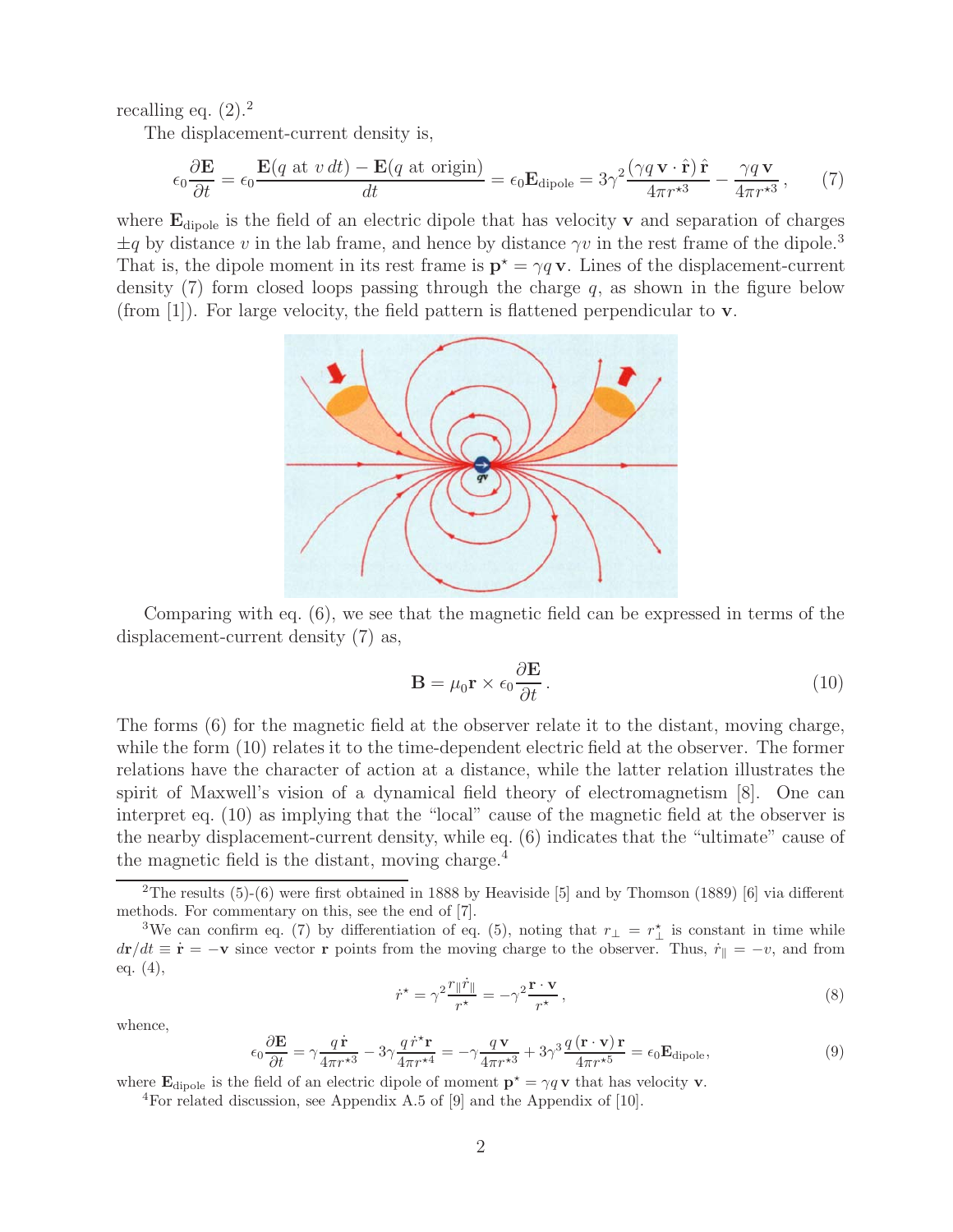As usual, the presence of the displacement-current term in Maxwell's fourth equation,

$$
\nabla \times \mathbf{B} = \mu_0 \left( \mathbf{J} + \epsilon_0 \frac{\partial \mathbf{E}}{\partial t} \right),\tag{11}
$$

(in vacuum) provides consistency for Ampère's law in the form,

$$
\oint_{\text{loop}} \mathbf{B} \cdot d\mathbf{l} = \mu_0 I_{\text{thru}} + \mu_0 \int_{\text{loop}} \epsilon_0 \frac{\partial \mathbf{E}}{\partial t} \cdot d\mathbf{Area},\tag{12}
$$

since, in general, the current of the moving charge cannot be said to pass through the area of the loop considered in the integration.<sup>5,6,7</sup>

$$
2\pi r \sin \theta B_{\phi} = \mu_0 \int_{\text{loop}} \epsilon_0 \frac{\partial \mathbf{E}}{\partial t} \cdot d\mathbf{\Lambda} \mathbf{r} \mathbf{e} \mathbf{a} = \mu_0 \int_r^{\infty} \frac{\gamma q v}{4\pi r^{*3}} 2\pi r \sin \theta \, dr \sin \theta = \frac{2\pi \mu_0 q v \sin^2 \theta}{4\pi \gamma^2 (1 - \beta^2 \sin^2 \theta)^{3/2}} \int_r^{\infty} \frac{dr}{r^2}
$$

$$
= -\frac{2\pi \mu_0 q v \sin^2 \theta}{4\pi \gamma^2 r (1 - \beta^2 \sin^2 \theta)^{3/2}} = -2\pi r \sin \theta \frac{qv}{4\pi \gamma^2 r^3 (1 - \beta^2 \sin^2 \theta)^{3/2}} \mu_0 r \sin \theta = -2\pi r \sin \theta \left| \epsilon_0 \frac{\partial \mathbf{E}}{\partial t} \times \mu_0 \mathbf{r} \right| (13)
$$

recalling that the observer is at angle  $\theta$  to the **v**-axis, which leads again to eq. (10) for the magnetic field of the uniformly moving charge.

<sup>6</sup>A calculation was made in 1939 by Cullwick, pp. 149-150 of [3], taking the surface of the loop to be a spherical cap of radius  $r$ . Here,

$$
\mu_0 \int_{\text{loop}} \epsilon_0 \frac{\partial \mathbf{E}}{\partial t} \cdot d\mathbf{Area} = \mu_0 \int_{\cos \theta}^1 \frac{qv(3\gamma^2 - 1)\cos \theta}{4\pi \gamma^2 r^3 (1 - \beta^2 \sin^2 \theta)^{3/2}} 2\pi r^2 d\cos \theta. \tag{14}
$$

This integral is difficult, so (like Cullwick) we consider only low velocities, where  $\beta^2 \approx 0$  and  $\gamma \approx 1$ . Then,

$$
\mu_0 \int_{\text{loop}} \epsilon_0 \frac{\partial \mathbf{E}}{\partial t} \cdot d\mathbf{Area} = \mu_0 \int_{\cos \theta}^1 \frac{2qv\cos \theta}{4\pi r^3} 2\pi r^2 d\cos \theta = \frac{2\pi\mu_0 qv(1 - \cos^2 \theta)}{4\pi r} = 2\pi r \sin \theta \frac{\mu_0 qv \sin \theta}{4\pi r^2}
$$
\n
$$
= 2\pi r \sin \theta B_{\phi}, \tag{15}
$$

as expected.

<sup>7</sup>Taking the surface of the loop to be a disk of radius  $R = r \sin \theta$  at distance  $z = r \cos \theta$  from the moving charge, and again considering only low velocities, we have, noting that  $r = \sqrt{R^2 + z^2}$ ,

$$
\mu_0 \int_{\text{loop}} \epsilon_0 \frac{\partial \mathbf{E}}{\partial t} \cdot d\mathbf{Area} = \mu_0 \int_0^R \left( \frac{3qvz^2}{4\pi r^5} - \frac{qv}{4\pi r^3} \right) 2\pi R \, dR = \frac{2\pi\mu_0 qv}{4\pi} \left( -\frac{3z^2}{3r^3} + \frac{3z^2}{3z^3} + \frac{1}{r} - \frac{1}{z} \right)
$$
\n
$$
= \frac{2\pi\mu_0 qv \sin^2 \theta}{4\pi r} = 2\pi r \sin \theta \frac{\mu_0 qv \sin \theta}{4\pi r^2} = 2\pi r \sin \theta B_\phi, \tag{16}
$$

using Dwight 201.03 and 201.05 [11].

<sup>5</sup>For example, consider a circular loop centered on the **v**-axis that passes through the observer at distance **r** from the moving charge, and take the area of loop to consist of a conical surface that extends to "infinity" with vector **r** as a generator, with the surface completed by a spherical cap also at "infinity" (on which the fields are negligible). Then, eq. (12), together with eq. (7), tells us that  $2\pi r_{\perp}B_{\phi}$ ,